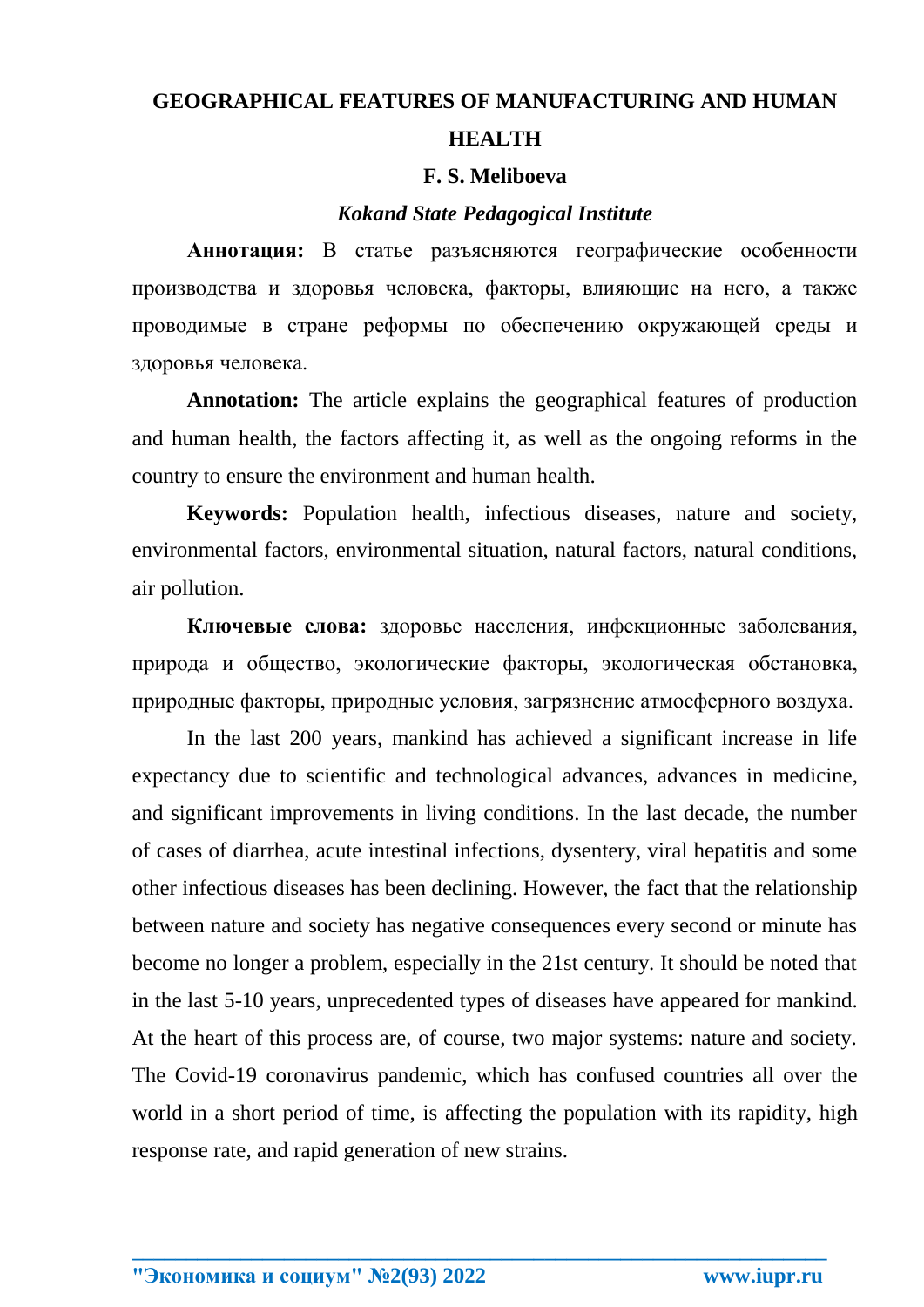The impact of environmental factors (social, economic, biological, naturalclimatic, chemical, physical, etc.) leads to the development of a negative impact on the health of the population. The situation in Uzbekistan is such that air pollutants in settlements (cities and villages) significantly worsen the ecological situation in the regions, causing changes in the chemical composition of all natural components of the ecosystem. All this has a negative impact on the health of the population.

Human health is a complex process, and its qualitative and quantitative aspects are constantly changing in accordance with the social environment in which it lives. Changes in the etymology and pathogenesis of its diseases are the result of the proliferation or disappearance of certain diseases, the emergence of new types of diseases is not a spontaneous process, but underlies social conditions. Factors such as topography, climate, soil, groundwater and surface water, flora and fauna are included in the composition of natural conditions that play a leading role in determining the health of the population. The economic interpretation of the region focuses on its population and settlements, industry and agriculture, transport and foreign economic relations. [1].

The reforms being carried out in our country today to ensure the environment and human health are considered to be a topical issue of educating the younger generation as healthy, well-rounded and mature people and improving their living conditions. In our country, a socio-economic environment is created in terms of industry and production, based on the natural conditions of each region. This environment serves to meet the needs of the social strata living in the area.

In recent years, great attention has been paid in our country to increasing the capacity of industrial and manufacturing enterprises, meeting the demand of the population for material products, creating the necessary jobs for the workforce.

We know that any production complex, in turn, emits more or less waste into nature. How and in what form the waste is disposed of can in turn be seen as a negative factor.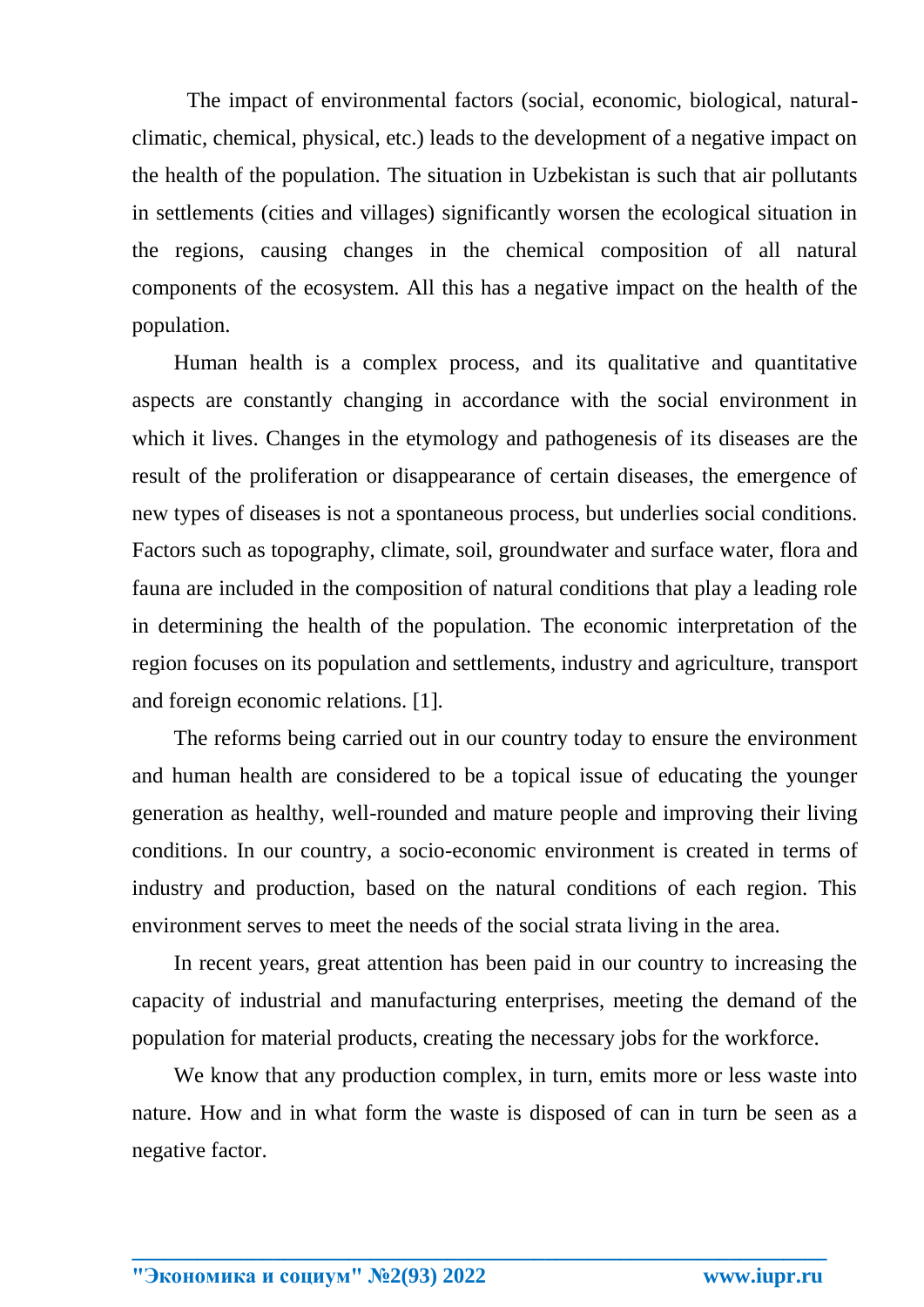Changes in the global landscape in recent years have expressed a significant new threat to human health, changing our perception of how we should protect vulnerable populations. Air pollution is one of the major environmental health risks. The fact that both ozone and solids have a negative impact on human health is a matter of great concern.

Atmospheric air pollution in cities causes 1.3 million deaths worldwide each year. Reducing air pollution can help countries reduce the incidence of respiratory infections, heart and lung cancer.[2]

Over the past ten years, some infectious diseases have been completely eradicated in our country, while others have significantly decreased. However, the total number of cases among the population is growing. Especially in recent years, the number of patients with malignant neoplasms, endocrine and circulatory diseases, as well as respiratory diseases, which are becoming more widespread in the country, is growing.

Anthropogenic sources of pollution play an important role in the formation of the quality and quantity of atmospheric air in Uzbekistan. The Republic of Uzbekistan is located in an arid zone, which contains large natural sources of aerosol emissions, such as the dust storms Karakum and Kyzylkum, as well as the dry Aral Sea region (Aralkum) of the Aral Sea. The main constituents of aerosols from these sources are soil and mineral particles.

In recent years, the development of industrial sectors in the Fergana region, the opening of nature reserves has further increased the demand for labor resources. All this requires the placement of the population within the territorial complexes. The largest industrial centers in the region are Fergana, Margilan, Kokand, Quvasoy. Almost all of these industrial facilities are located in the above industrial centers. Most of them (oil, chemical, cotton ginning, construction, machinery, etc.) are concentrated primarily in and around the cities of Fergana and Kokand (in the agglomeration). The fact that these networks are mainly located in several regions of the region has a significant impact on the health of people living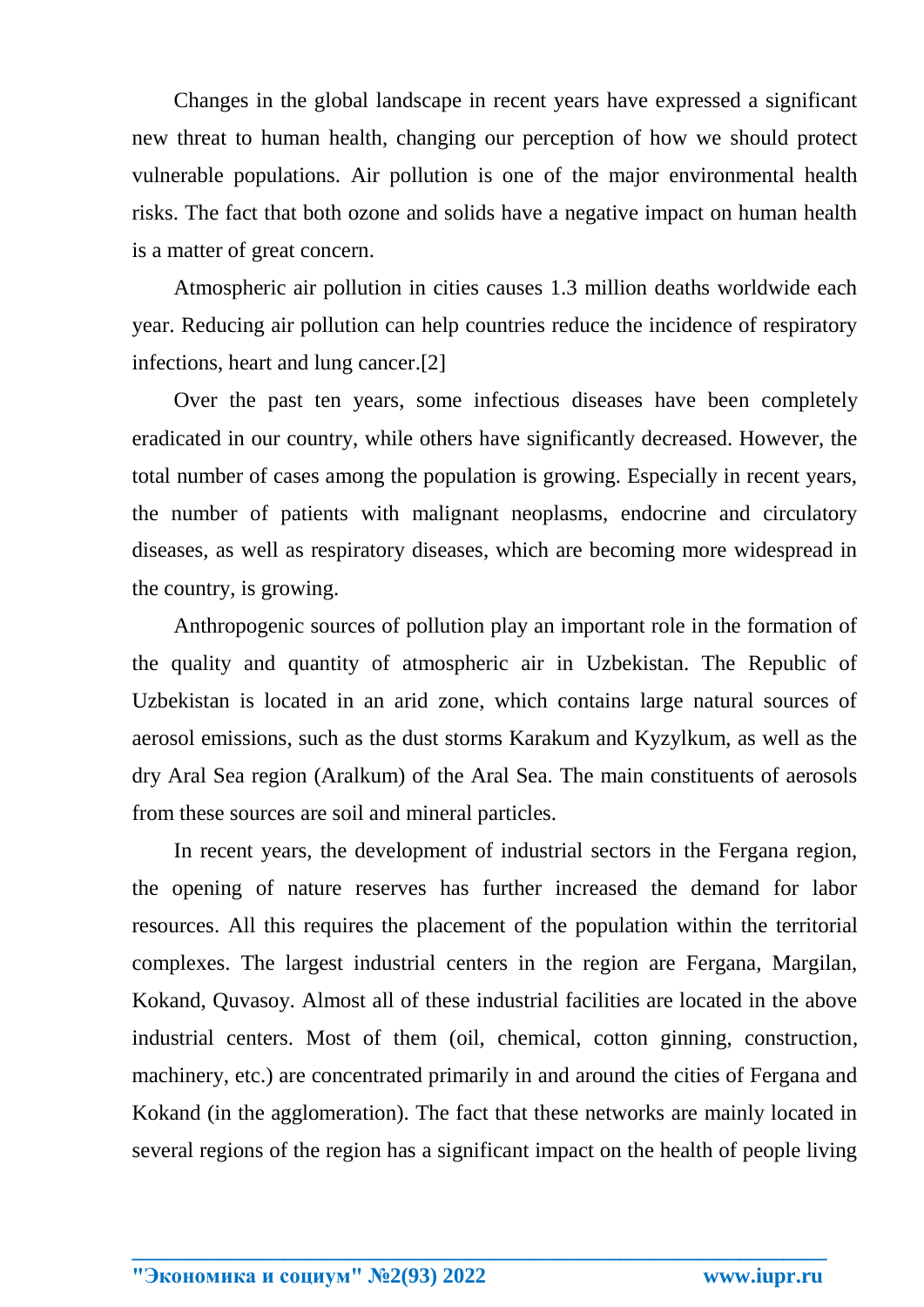in these areas. Noise, environmental pollution, and various adverse conditions are causing other types of diseases.

Fergana region is one of the most industrialized regions of the republic. Today, there are about 90 large industrial enterprises in the region, and the leading industries are fuel and energy, chemicals, machinery, construction materials, cotton ginning and processing, light and food industries, etc., located in Fergana and Kokand. The largest enterprises of the chemical industry (nitrogen production, chemical fiber, furan compounds and superphosphate plants) are also located in Fergana and Kokand.

When assessing the medical geography of these industrial centers, it should be noted that in these areas there are a large number of diseases associated with blood and blood-forming, respiratory and digestive organs. The high density of population and industrial hubs, as well as the tight location of the transport network in these areas, contribute to the further development of these diseases.

The main sources of human health are the environment, air, water and soil. But their current situation in the region cannot be considered satisfactory. According to the regional nature protection organization, it is the main cause of the disease due to the toxins released into the atmosphere. This figure is even higher, especially around industrial centers. Naturally, such an ecological environment has a negative impact on the health of the population.

The incidence of some diseases has also increased in the region due to the prevailing winds and their direction. In the city of Kokand, which is a major industrial facility, the impact of wind on the environment and human health from a natural geographical point of view remains directly related to industrial waste. This, in turn, plays an important role in public health. This is because it often has an impact on the spread of gas and dust generated from industrial facilities to other areas.

In general, the complex process associated with the "nature-humanproduction" system today has its own negative impact on the environment. It is